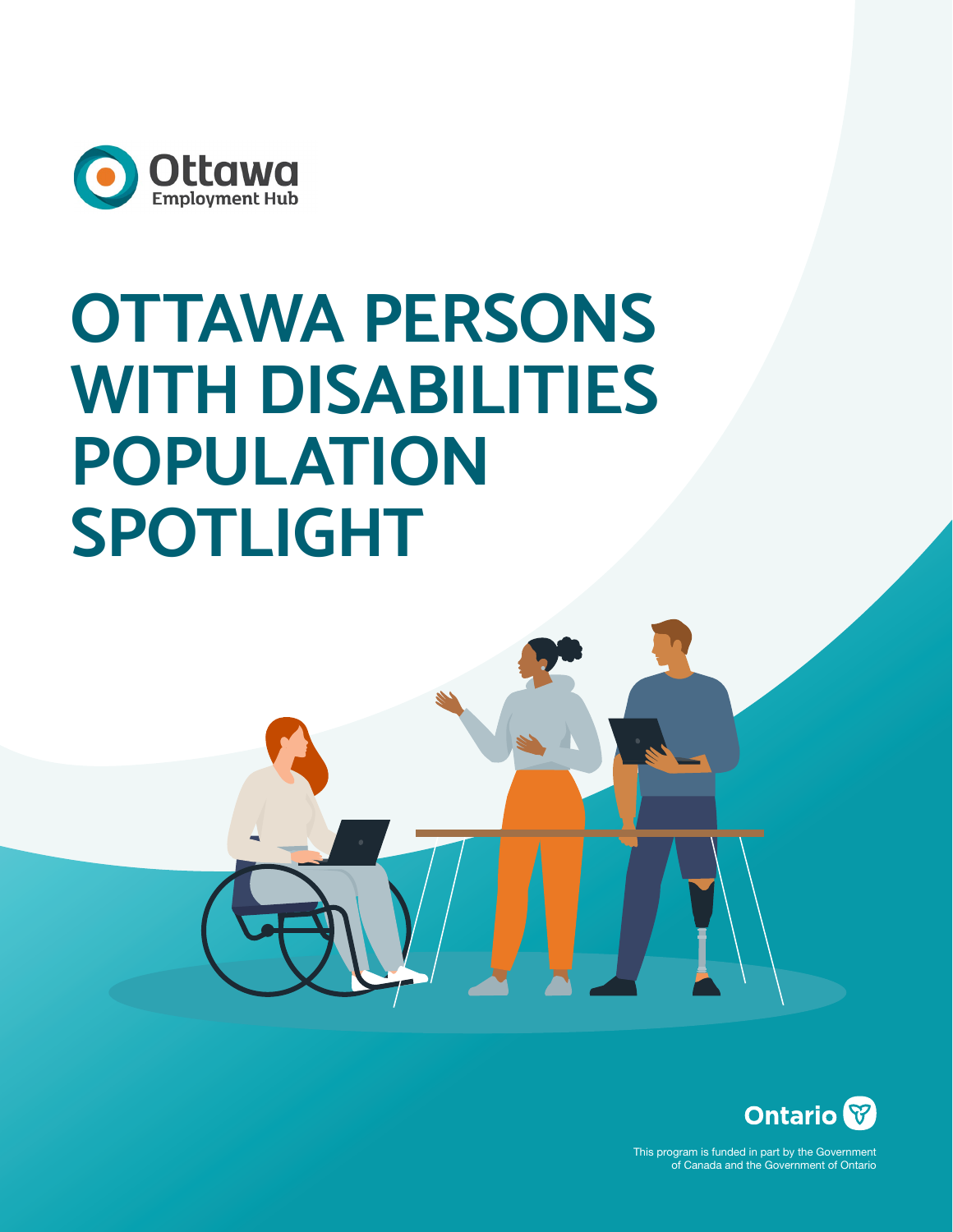# **PERSONS WITH DISABILITIES IN OTTAWA**

## (PWDs) Ottawa labour pool 144,000 (21.1%)

Data for persons with disabilities is collected via the Canadian Survey on Disability (see note below). Both custom ordered data for Ottawa and public available data at provincial and national level are included – thus, we look at all thee geographies in this section.

#### **Ottawa Trends 2017 RATES\***

| <b>Unemployment</b>              | <b>Participation</b>             | <b>Employment</b>                |
|----------------------------------|----------------------------------|----------------------------------|
| Persons with disabilities, 15-64 | Persons with disabilities, 15-64 | Persons with disabilities, 15-64 |
| 9.5%                             | 64.8%                            | 58.6%                            |
| Overall population, 15-64        | Overall population, 15-64        | Overall population, 15-64        |
| 7.2%                             | 80.1%                            | 74.3%                            |

Generally, Ottawa's labour market indicators for persons with disabilities compare positively against Ontario and Canada.

#### **How Ottawa rates compared in 2017\***

| <b>Unemployment</b>      | <b>Participation</b> | <b>Employment</b>    |  |  |
|--------------------------|----------------------|----------------------|--|--|
| 0.3 points<br>higher     | 3.0 points<br>higher | 2.5 points<br>higher |  |  |
|                          | THAN ONTARIO (15-64) |                      |  |  |
| 4.1 points<br>higher     | 0.1 points<br>higher | 0.7 points<br>lower  |  |  |
| <b>THAN CANADA (15+)</b> |                      |                      |  |  |

\*Statistics Canada advises that Census filter questions should not be used to estimate disability because of the large number of "false positives". They conduct a separate survey – the Canadian Survey on Disability (CSD) – one year after each Census to collect data on persons with disabilities in Canada. Because the CSD is designed for analysis at the national and provincial levels, Statistics Canada issues strong cautions for the Ottawa data due to its smaller population. Thus, Ottawa data should be interpreted as a general estimate only. **Also, caution should be used when comparing data for PWDs to the overall population, as PWDs tend to be older than those without disabilities.**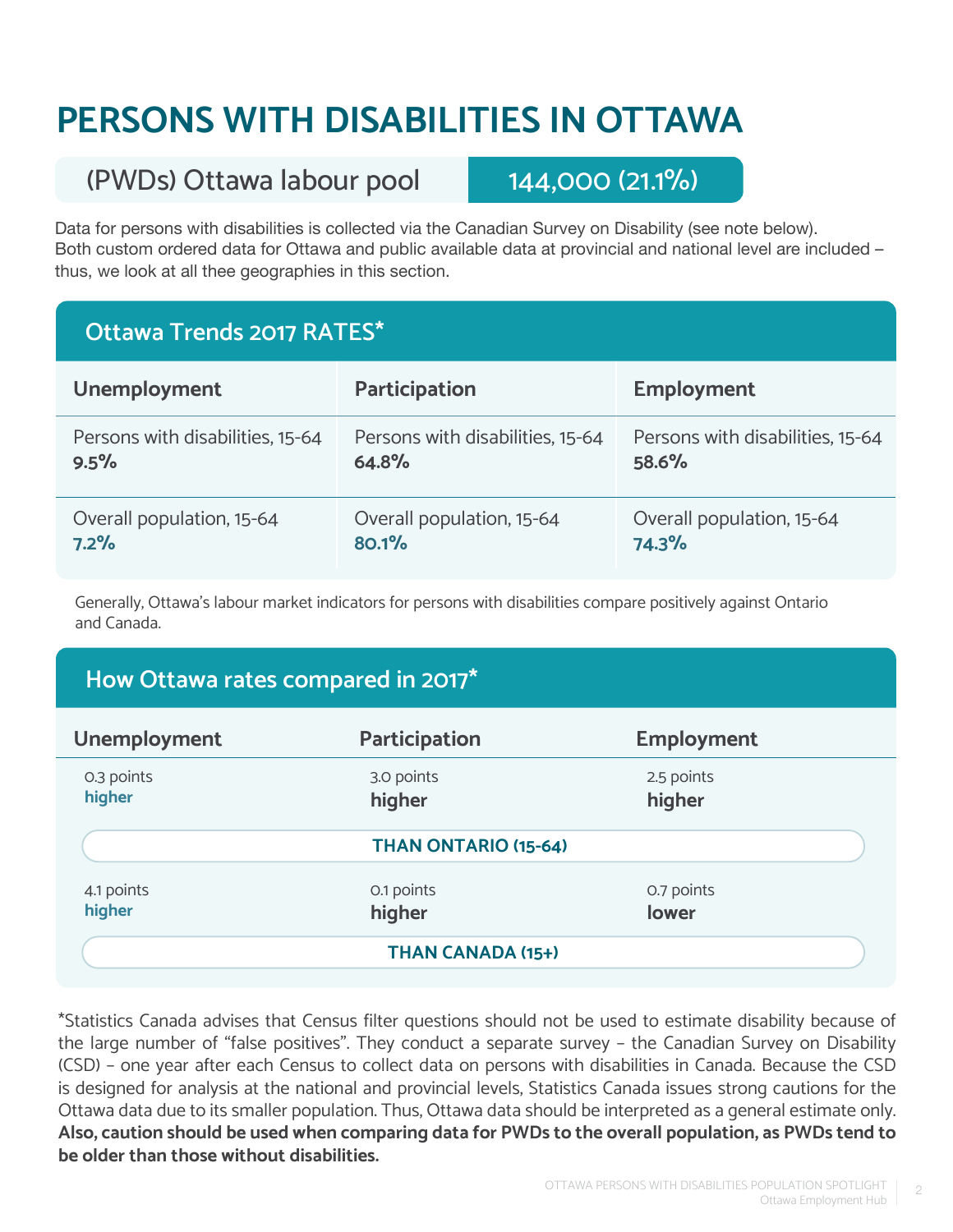**Ottawa's population of persons with disabilities aged 15-64 in 2017**  included a labour pool of 144,000 (21% of the overall 15-64 labour pool),

of which 96,350 were participating in the labour force (18% of the overall 15-64 labour force and representing a participation rate of 65% versus 81% for the overall population).<sup>1</sup>

#### **LABOUR FORCE BREAKDOWN BY DISABILITY TYPE, AGE 15-64, OTTAWA, 20172**

| <b>Disability type</b>                            | <b>Total labour</b><br>force | % of overall<br>labour force | Participation<br>rate | Employment<br>rate |
|---------------------------------------------------|------------------------------|------------------------------|-----------------------|--------------------|
| <b>Overall population</b>                         | 681,350                      | 100%                         | 80.1%                 | 74.3%              |
| All disability types                              | 144,000                      | 21%                          | 66.9%                 | 59.4%              |
| Sensory - seeing and hearing                      | 59,650                       | 9%                           | 65.3%                 | $58.0\%$           |
| Physical - flexibility, mobility<br>and dexterity | 62,200                       | 9%                           | 53.6%                 | 47.4%              |
| Pain-related                                      | 96,500                       | 14%                          | 68.3%                 | 60.4%              |
| Cognitive - learning,<br>memory and developmental | 45,300                       | 7%                           | 61.4%                 | 51.4%              |
| Mental health-related                             | 70,700                       | 10%                          | 69.6%                 | 62.7%              |

Data source: Custom-order data, CDS 2017

#### **LABOUR FORCE STATUS BY AGE AND SEX, PWDS, ONTARIO, 20174**

| Age group | Sex    | In the labour<br>force | Employed | Unemployed | Not in labour<br>force | Participation<br>Rate | Employment<br>Rate | Unemployment<br>Rate |
|-----------|--------|------------------------|----------|------------|------------------------|-----------------------|--------------------|----------------------|
| 25        | Male   | 168,540                | 146,350  | 22,190     | 51,000                 | 76.8%                 | 66.7%              | 13.2%                |
| to<br>44  | Female | 238,600                | 221,630  | 16,970     | 74,730                 | 76.1%                 | 70.7%              | 7.1%                 |
| 45<br>to  | Male   | 299,920                | 286,320  | N/A        | 170,830                | 63.7%                 | 60.8%              | N/A                  |
| 64        | Female | 248,760                | 231,960  | N/A        | 265,250                | 48.4%                 | 45.1%              | N/A                  |

CAUTION: Statistics Canada warns that this data should be used with caution, due to reliability issues; also, all rates in the table are calculated excluding non-response categories ("refusal", "don't know", and "not stated") in the denominator

#### **Employment & Training Supports<sup>3</sup>**

**1,468** Persons with Disabilities accessed Employment Ontario services in 2018-19

- **• 714** in Employment Service
- **• 407** in Literacy and Basic Skills
- **• 182** in Ontario Employment Assistance Service
- **• 112** in Youth Job Connection
- **• 28** in Second Career
- **• 13** in Apprenticeship
- **• 12** in Canada Ontario Job Grant - Participant

The **most common type of disability** of those in the labour force is **Pain-related disability** (14% of over all Canadian labour force)

Persons reporting having a Physical - flexibility, mobility and dexterity disability have the **lowest participation (53.6%) and employment (47.4%) rates** of all disability types in Ottawa

#### **A closer look at labour force status**

- **• 58% employment rate** for 25- to 64-year-olds with disabilities; **81%** for the population without disabilities
- Labour force status varies by severity of the disability; specifically, the **percentage employed decreases as the global severity class increases**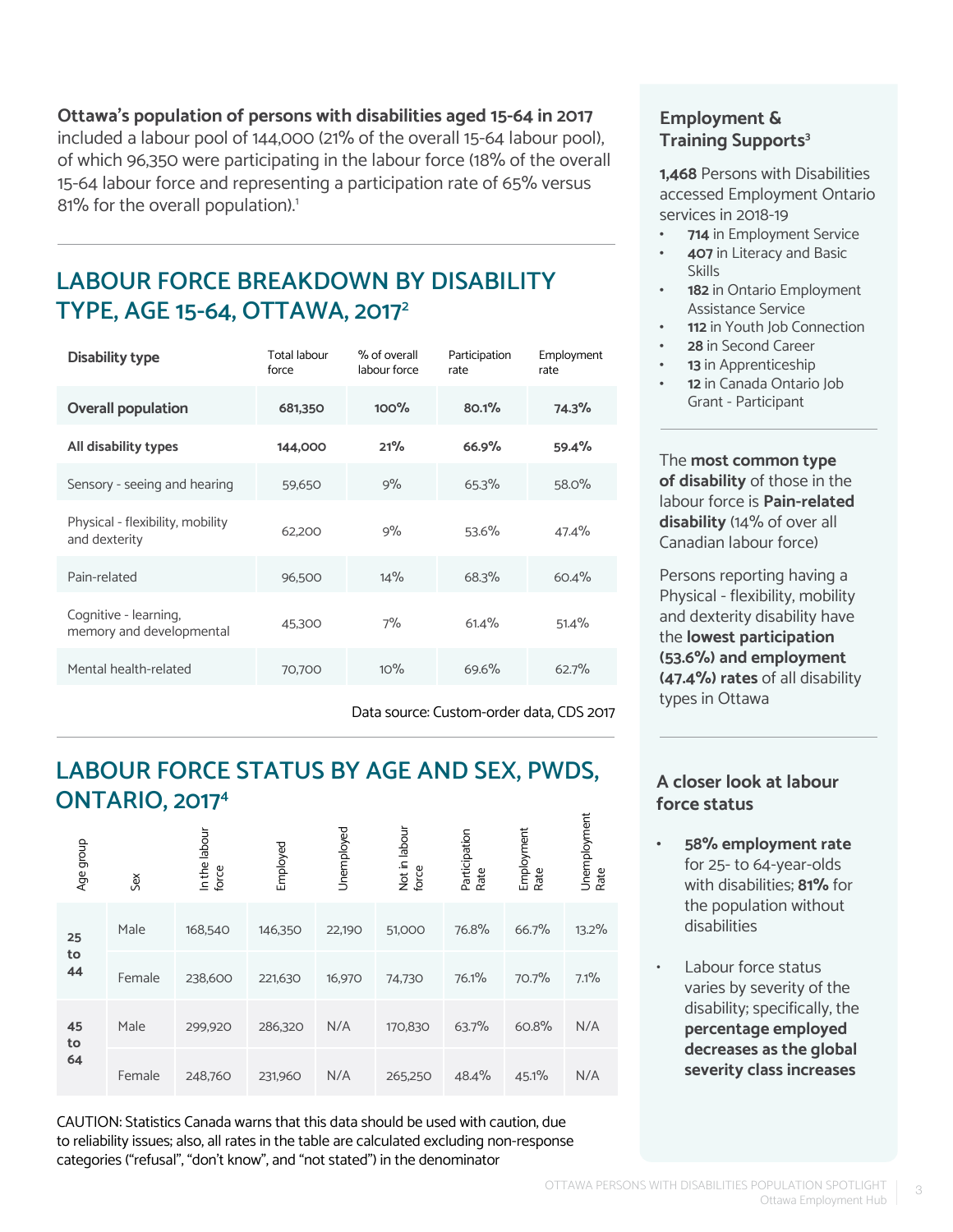#### **EMPLOYMENT RATE BY AGE, PWDS VS. THOSE WITHOUT DISABILITIES, ONTARIO, 20175**



NOTE: At this level of analysis, much of the unemployment data collected via the CSD is considered unreliable. For that reason, we look at the employment rate in this chart.

#### **LABOUR FORCE BREAKDOWN BY DISABILITY TYPE, ONTARIO, 20176**

| Disability type           | <b>Total labour</b><br>force | % of overall<br>labour force | Participation<br>rate | Employment<br>rate |
|---------------------------|------------------------------|------------------------------|-----------------------|--------------------|
| <b>Overall population</b> | 8,835,990                    | 100%                         | 76.5%                 | 71.0%              |
| All disability types      | 1,745,810                    | 20%                          | 61.8%                 | 56.1%              |
| Seeing                    | 449,370                      | 5%                           | 56.6%                 | 52.8%              |
| Hearing                   | 295,020                      | 3%                           | 63.4%                 | 58.5%              |
| Mobility                  | 608,050                      | 7%                           | 43.2%                 | 39.0%              |
| Flexibility               | 692,340                      | 8%                           | 45.1%                 | $41.0\%$           |
| Dexterity                 | 315,140                      | $4\%$                        | 38.0%                 | 32.6%              |
| Pain                      | 1,144,120                    | 13%                          | 57.8%                 | 52.4%              |
| Learning                  | 389,620                      | 4%                           | 44.2%                 | 38.6%              |
| Memory                    | 350,630                      | 4%                           | 41.4%                 | 35.3%              |
| Developmental             | 127,590                      | $1\%$                        | 34.2%                 | 25.0%              |
| Mental                    | 734,990                      | 8%                           | 52.6%                 | 45.6%              |

Data source: Custom-order data, CDS 2017

#### **Lower rates of employment**

- Looking at the prime working ages of 25 to 44, PWDs have notably **lower rates of employment** than those without disabilities
- The **gap is greatest for women aged 45-64** (29 percentage point gap in employment rate)
- **• 20%** of all Ontarians in the labour force report having at least one disability
- The **most common** type of disability of those in the labour force is **Pain (13% of overall Ontario labour force)**
- Persons reporting having a **Developmental disability** have the lowest participation (34%) and employment (25%) rates of all disability types
- Those with a **Hearing disability have the highest participation (63%) and employment (59%) rates** of all disability types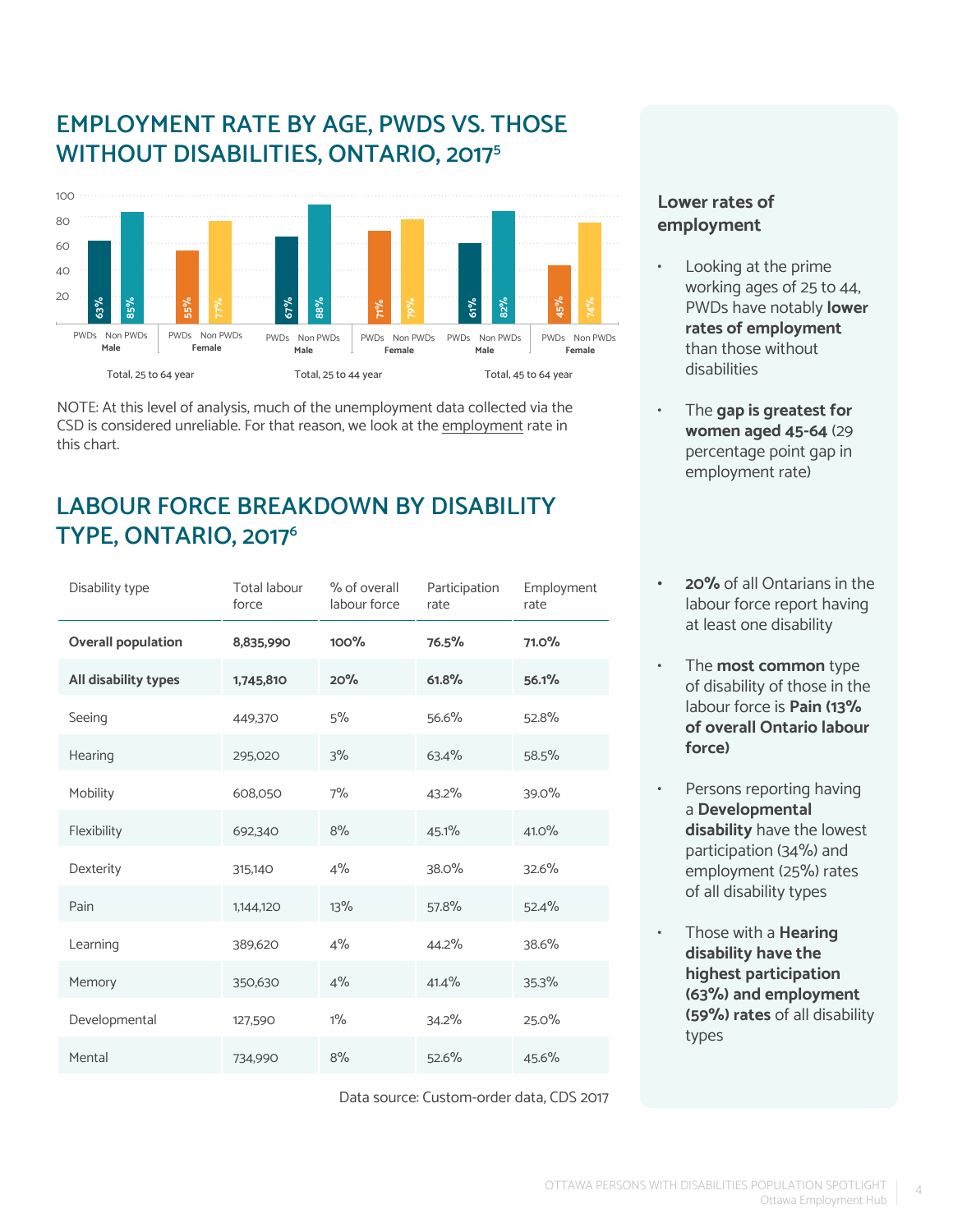## **WHERE PWDs WORK IN ONTARIO (Industry Sectors)7,8**

The chart below and table to the right show the employment of persons with disabilities aged 15-64 in industry sectors across Canada; the chart shows the number of PWDs working in the sector at the time of the 2017 Canadian Survey on Disability and the table shows the share of PWDs.

| <b>INDUSTRY SECTORS</b>                                                     | <b>DISTRIBUTION OF</b><br><b>JOBS BY SECTOR</b> |                                            | <b>NUMBER OF JOBS</b>        |         |  |
|-----------------------------------------------------------------------------|-------------------------------------------------|--------------------------------------------|------------------------------|---------|--|
|                                                                             | <b>All workers</b>                              | <b>Persons With</b><br><b>Disabilities</b> | $\circ$<br>50,000<br>100,000 | 150,000 |  |
| 11 Agriculture, forestry, fishing and hunting                               | $1\%$                                           | N/A                                        | N/A                          |         |  |
| 21 Mining, quarrying, and oil and gas extraction                            | $O\%$                                           | N/A                                        | N/A                          |         |  |
| 22 Utilities                                                                | $1\%$                                           | N/A                                        | N/A                          |         |  |
| 23 Construction                                                             | 7%                                              | 5.9%                                       | 58,270                       |         |  |
| 31-33 Manufacturing                                                         | 11%                                             | 8.3%                                       | 81,000                       |         |  |
| 41 Wholesale trade                                                          | 4%                                              | 4.5%                                       | 44,410                       |         |  |
| 44-45 Retail trade                                                          | 11%                                             | 12.2%                                      |                              | 119,640 |  |
| 48-49 Transportation and warehousing                                        | 5%                                              | 5.1%                                       | 49,820                       |         |  |
| 51 Information and cultural industries                                      | N/A                                             | 2.6%                                       | 25,110                       |         |  |
| 52 Finance and insurance                                                    | 6%                                              | 6.5%                                       | 63,890                       |         |  |
| 53 Real estate and rental and leasing                                       | 2%                                              | N/A                                        | N/A                          |         |  |
| 54 Professional, scientific and technical services                          | 9%                                              | 8%                                         | 77,920                       |         |  |
| 55 Management of companies and enterprises                                  | N/A                                             | N/A                                        | N/A                          |         |  |
| 56 Administrative and support, waste management<br>and remediation services | 4%                                              | 4.3%                                       | 42,140                       |         |  |
| 61 Educational services                                                     | 7%                                              | 7.1%                                       | 69,080                       |         |  |
| 62 Health care and social assistance                                        | 12%                                             | 12%                                        |                              | 117,390 |  |
| 71 Arts, entertainment and recreation                                       | 4%                                              | 1.4%                                       | 14,190                       |         |  |
| 72 Accommodation and food services                                          | 6%                                              | 6.1%                                       | 59,670                       |         |  |
| 81 Other services (except public administration)                            | 4%                                              | 5.3%                                       | 51,760                       |         |  |
| 91 Public administration                                                    | 5%                                              | 6.5%                                       | 63,530                       |         |  |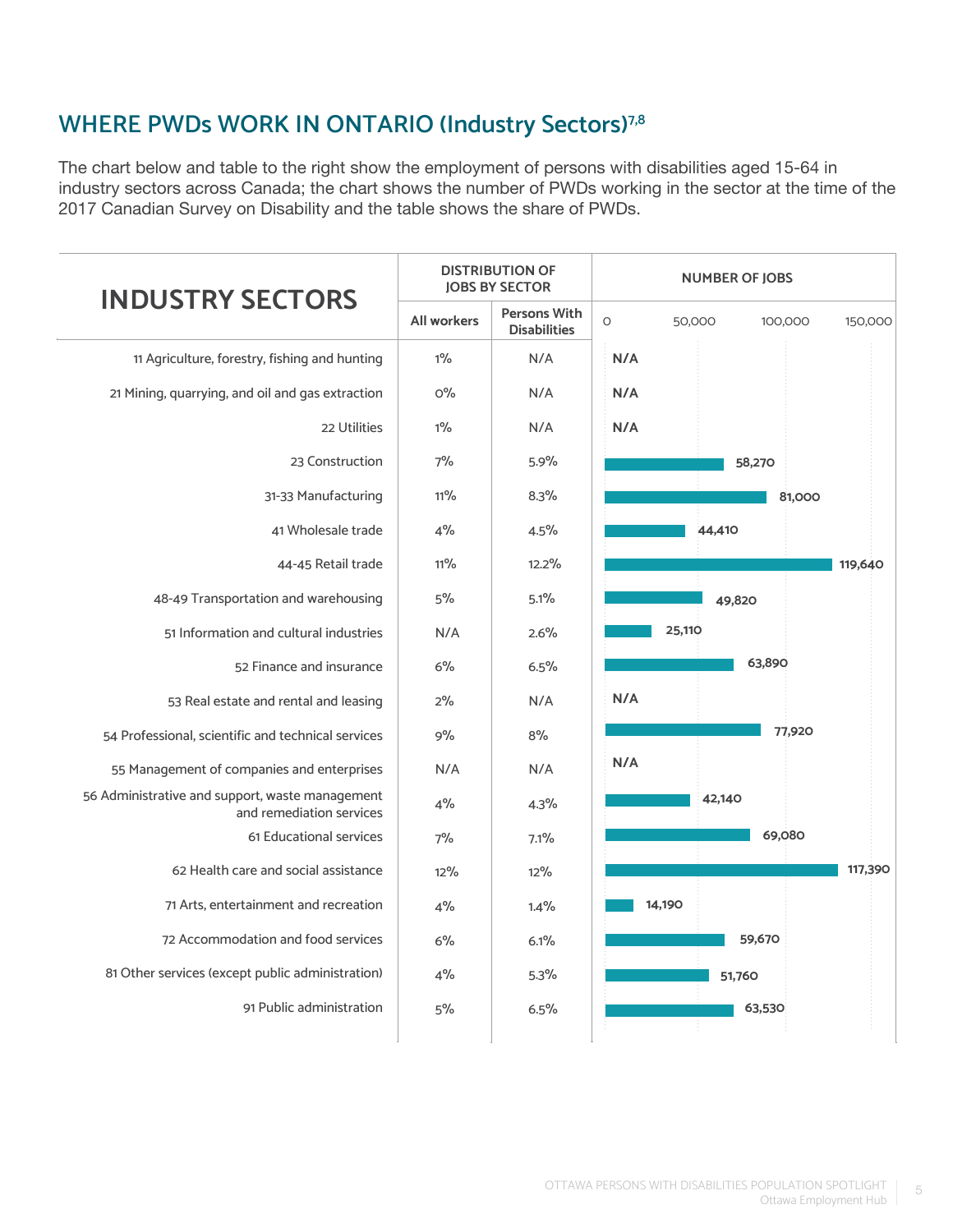#### **WHAT PWDs DO IN ONTARIO (Occupations)9,10**

These figures show number and share of PWDs by occupation group at the time of the 2017 CSD (where occupation group was identifiable).

|                                                                   | <b>DISTRIBUTION OF</b><br><b>IOBS BY OCCUPATIONS</b> |                                            | <b>NUMBER OF JOBS</b>                    |  |
|-------------------------------------------------------------------|------------------------------------------------------|--------------------------------------------|------------------------------------------|--|
| <b>OCCUPATION GROUPS</b>                                          | All workers                                          | <b>Persons With</b><br><b>Disabilities</b> | $\circ$<br>100,000<br>200,000<br>300,000 |  |
| O Management                                                      | 10%                                                  | 9%                                         | 90,350                                   |  |
| 1 Business, finance and administration                            | 16%                                                  | 15%                                        | 146,950                                  |  |
| 2 Natural and applied sciences and related                        | 8%                                                   | 7%                                         | 68,600                                   |  |
| 3 Health occupation                                               | 7%                                                   | 6%                                         | 62,730                                   |  |
| 4 Education, law and social, community and<br>govermmant services | 11%                                                  | 12%                                        | 116,820                                  |  |
| 5 Art, culture, recreation and sport                              | 3%                                                   | 2%                                         | 23,060                                   |  |
| 6 Sales and service                                               | 24%                                                  | 28%                                        | 271,060                                  |  |
| 7 Trades, transport and equipment operators<br>and related        | 13%                                                  | 16%                                        | 153,090                                  |  |
| 8 Natural resources, agriculture and<br>related production        | $1\%$                                                | N/A                                        | N/A                                      |  |
| 9 Manufacturing and utilities                                     | 5%                                                   | 4%                                         | 41,280                                   |  |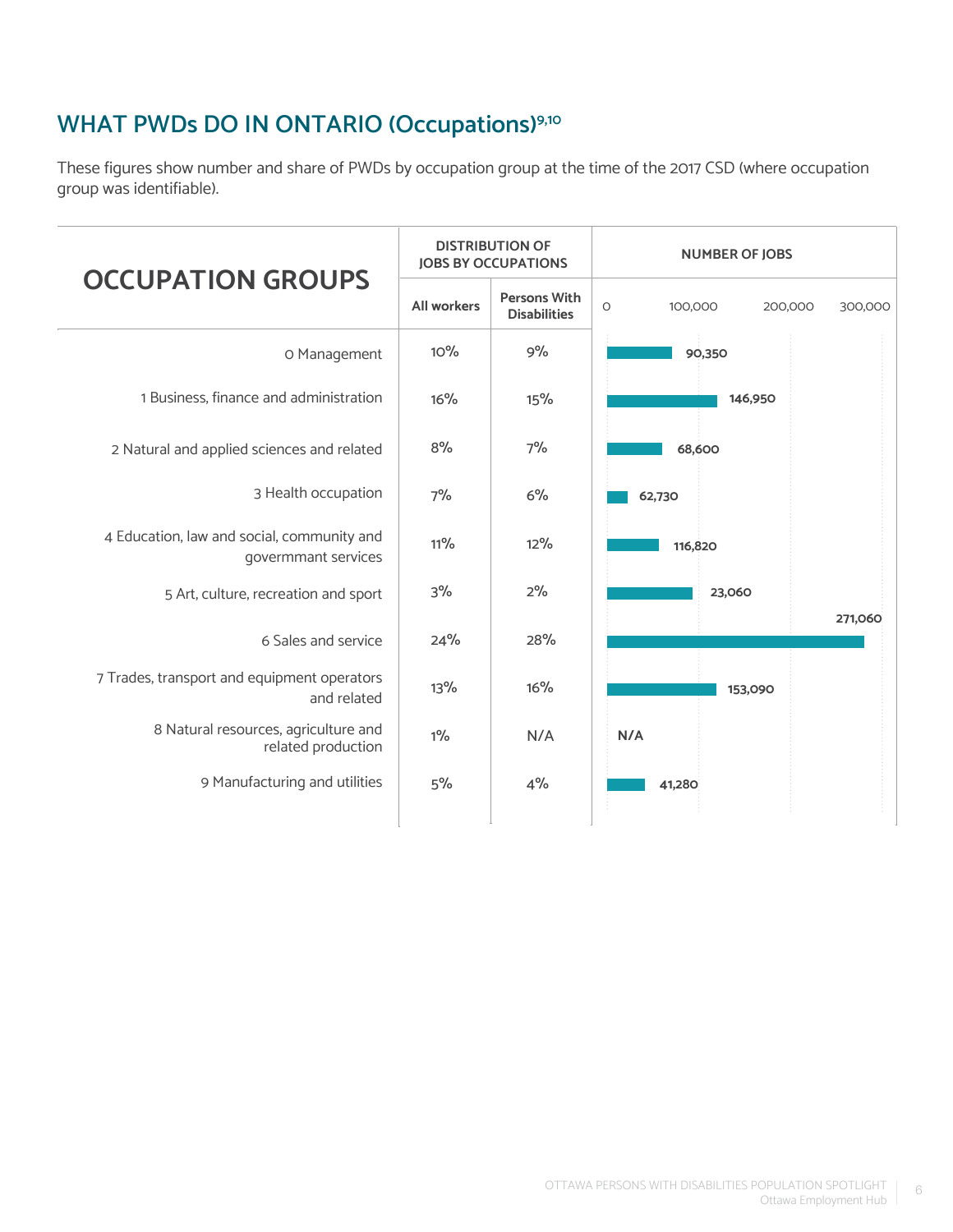#### WORKPLACE ACCOMMODATIONS FOR EMPLOYED PWDS, AGE 25-64, 2017<sup>11</sup>

## **CANADA VS. ONTARIO**





The most PWDs **required one or more workplace accommodations** in both Ontario and Canada

**Women in Ontario show a higher demand of workplace accommodations,** compared with Canada, in all types of accommodation, except in flexible work arrangements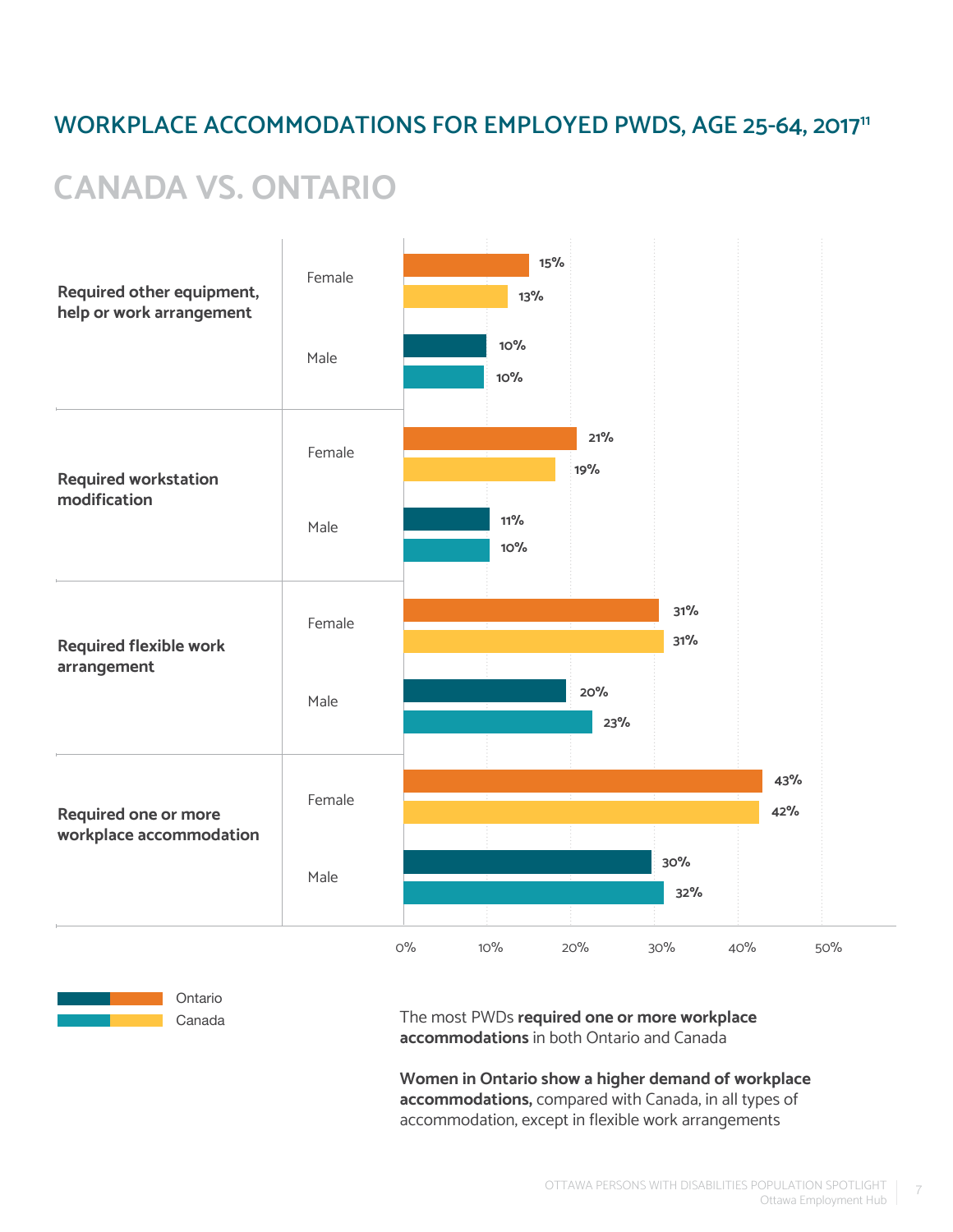# **KEY DATA HIGHLIGHTS:**

#### **"Persons with Disabilities in the Canadian Labour Market:**

**An Overlooked Talent Pool"** In March 2013, the Library of Parliament published a Background Paper that stated that many barriers contribute to the employment gap for people with disabilities; the following barriers were identified:

- Many people with disabilities **lack access to education and training**, and are not job-ready
- The **social isolation** of numerous people with disabilities limits their encounters with key contacts and their knowledge of opportunities to enter the workforce or access training
- **• Some employers have negative attitudes and misconceptions** with regard to people with disabilities, which can lead to discriminatory practices; many such **employers are unaware of the capacity and abilities of people with disabilities in the workforce**
- **• Workplaces can be inaccessible,** not only due to their physical location but also, for example, when it comes to a lack of workplace tools
- **• Employers lack knowledge about disability issues,** including the duty to accommodate, how to accommodate and the cost of accommodations
- There are **not enough recruitment and outreach strategies** to make contact with people with disabilities
- **• Barriers tend to be greater in the private sector:** "The public sector has the financial resources necessary to provide accommodations for people with disabilities, as well as policies to encourage their increased representation."
- **• Challenges often greater for women:** "Women with disabilities are three times more likely than men with disabilities to be a lone parent, and even slightly more likely to be in that situation than women without disabilities."
- Even with differences in age composition of the two populations taken into account, persons with disabilities were less likely than persons without disabilities to be high school (80% versus 90%) or university graduates (16% versus 31%)<sup>11</sup>
- Just under half (45%) of 25- to 64-year-olds with disabilities whose condition existed prior to school completion reported that the condition influenced their choice of courses and careers
- 27% of workers with disabilities indicated that their employer was not aware of their limitation
- Among those with current or recent labour force experience: 43% considered themselves to be disadvantaged in employment because of their condition, and 44% felt that their current employer would be likely to consider them disadvantaged in employment because of their condition